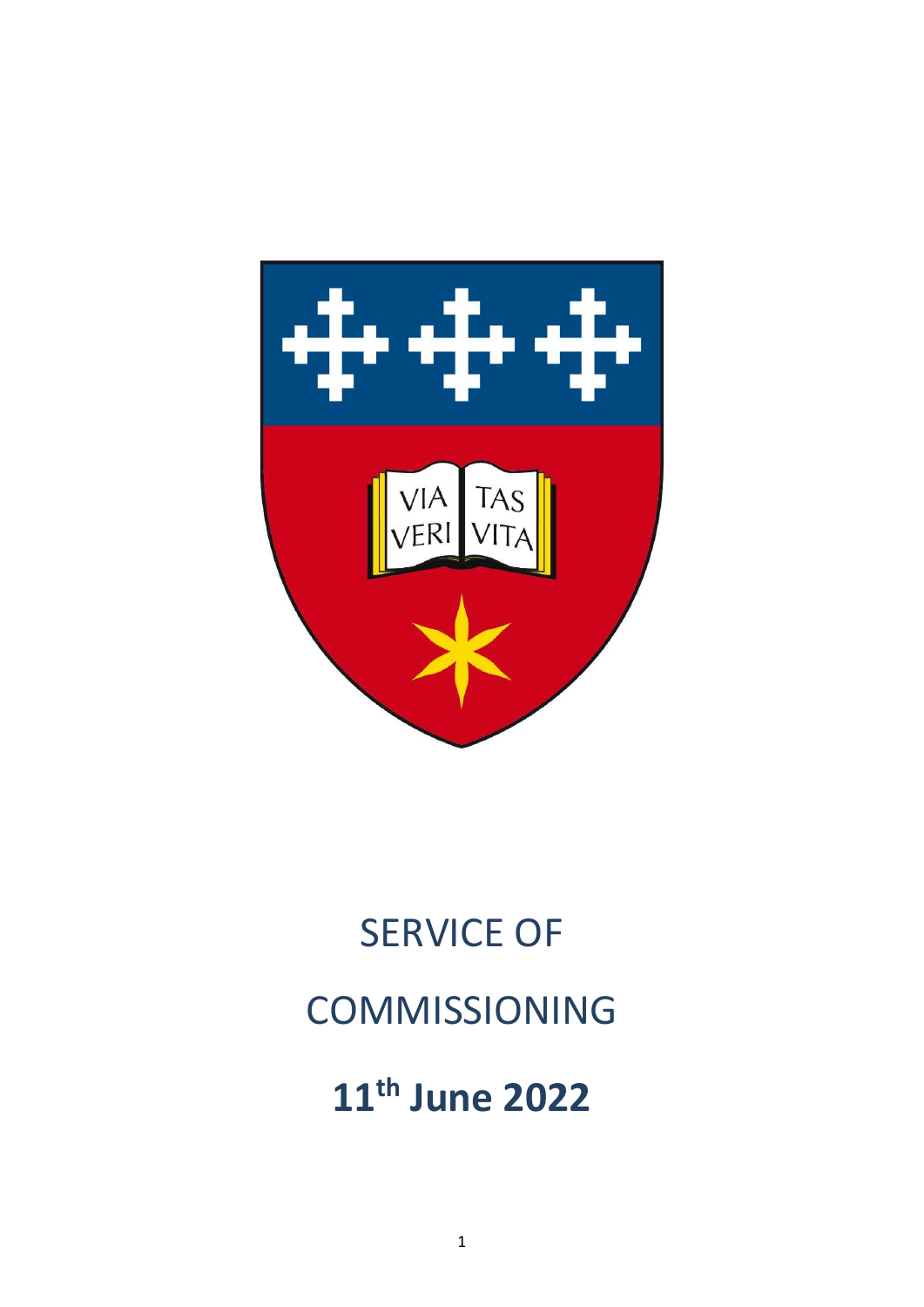CCL Licence Number: 4618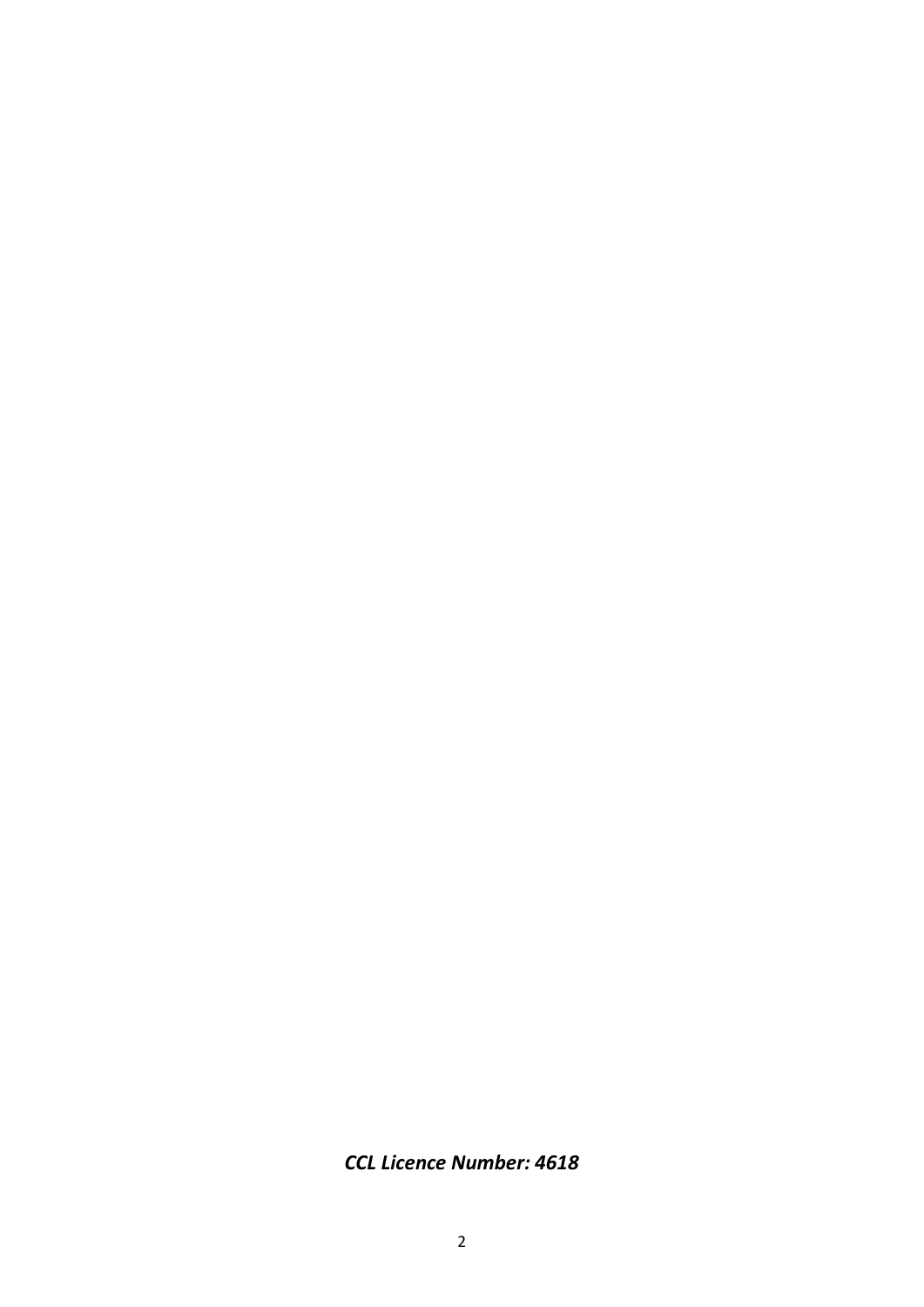# The Gathering

## GATHERING SONG – Ten Thousand Reasons

#### Processional ORGAN MUSIC Please stand for the entrance of the Tutors.

#### WELCOME The Revd Dr Michael Lloyd

The Lord be with you And also with you

Almighty God, to whom all hearts are open, all desires known, and from whom no secrets are hidden: cleanse the thoughts of our hearts by the inspiration of your Holy Spirit, that we may perfectly love you, and worthily magnify your holy name; through Christ our Lord. Amen.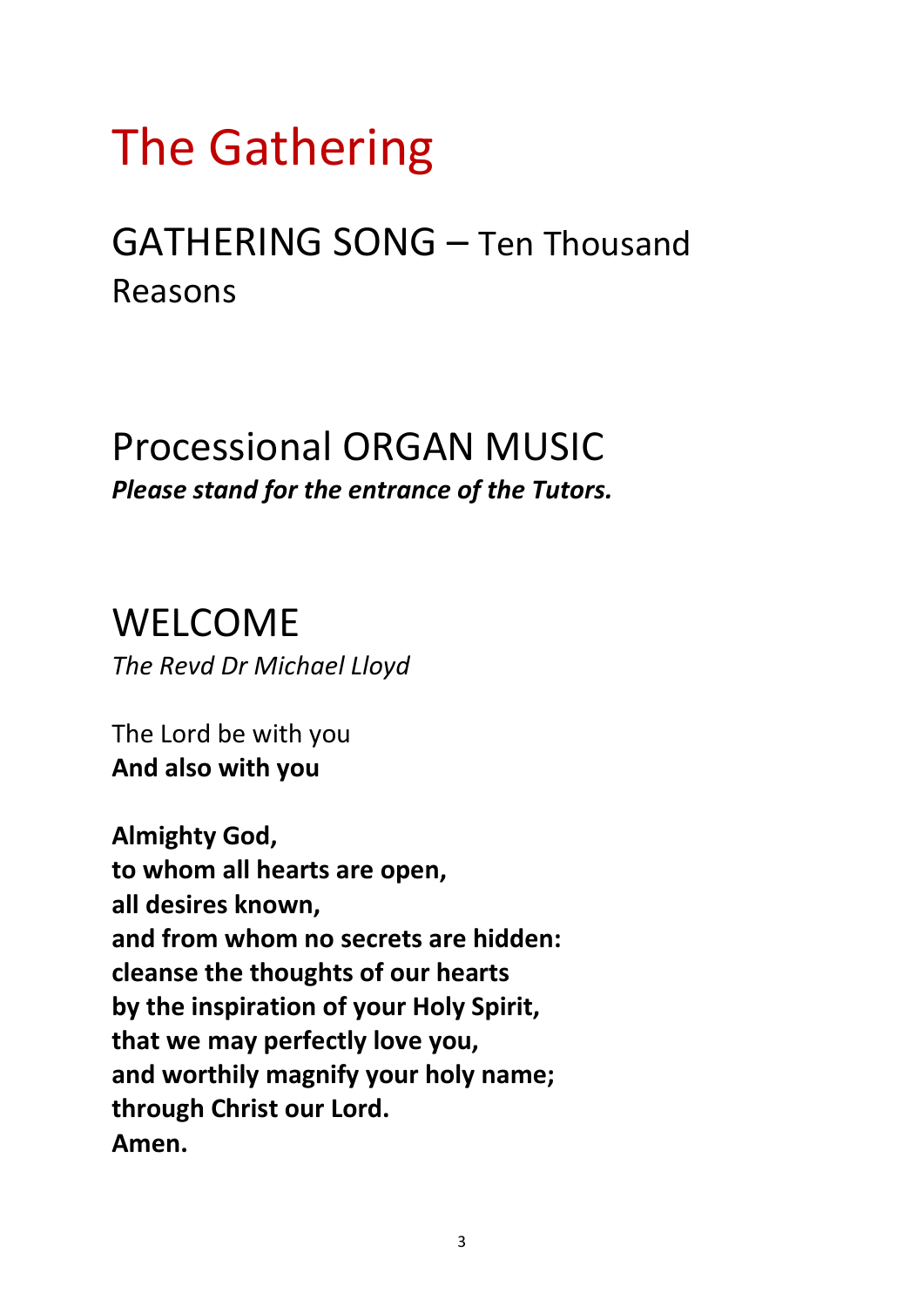## HYMN - HOLY, HOLY, HOLY, LORD GOD ALMIGHTY

Holy, holy, holy, Lord God Almighty Early in the morning our song shall rise to Thee Holy, holy, holy, merciful and mighty God in three persons blessed Trinity

Holy, holy, holy, all the saints adore Thee Casting down their golden crowns Around the glassy sea Cherubim and Seraphim falling down before Thee Who was, and is, and evermore shall be

Holy, holy, holy, though the darkness hide Thee Though the eye of sinful man Thy glory may not see Only Thou art holy, there is none beside Thee Perfect in power, in love and purity

Holy, holy, holy, Lord God Almighty All Thy works shall praise Thy name In earth and sky and sea Holy, holy, holy, merciful and mighty God in three persons, blessed Trinity.

#### INVITATION TO CONFESSION

Almighty God, our heavenly Father, we have sinned against you and against our neighbour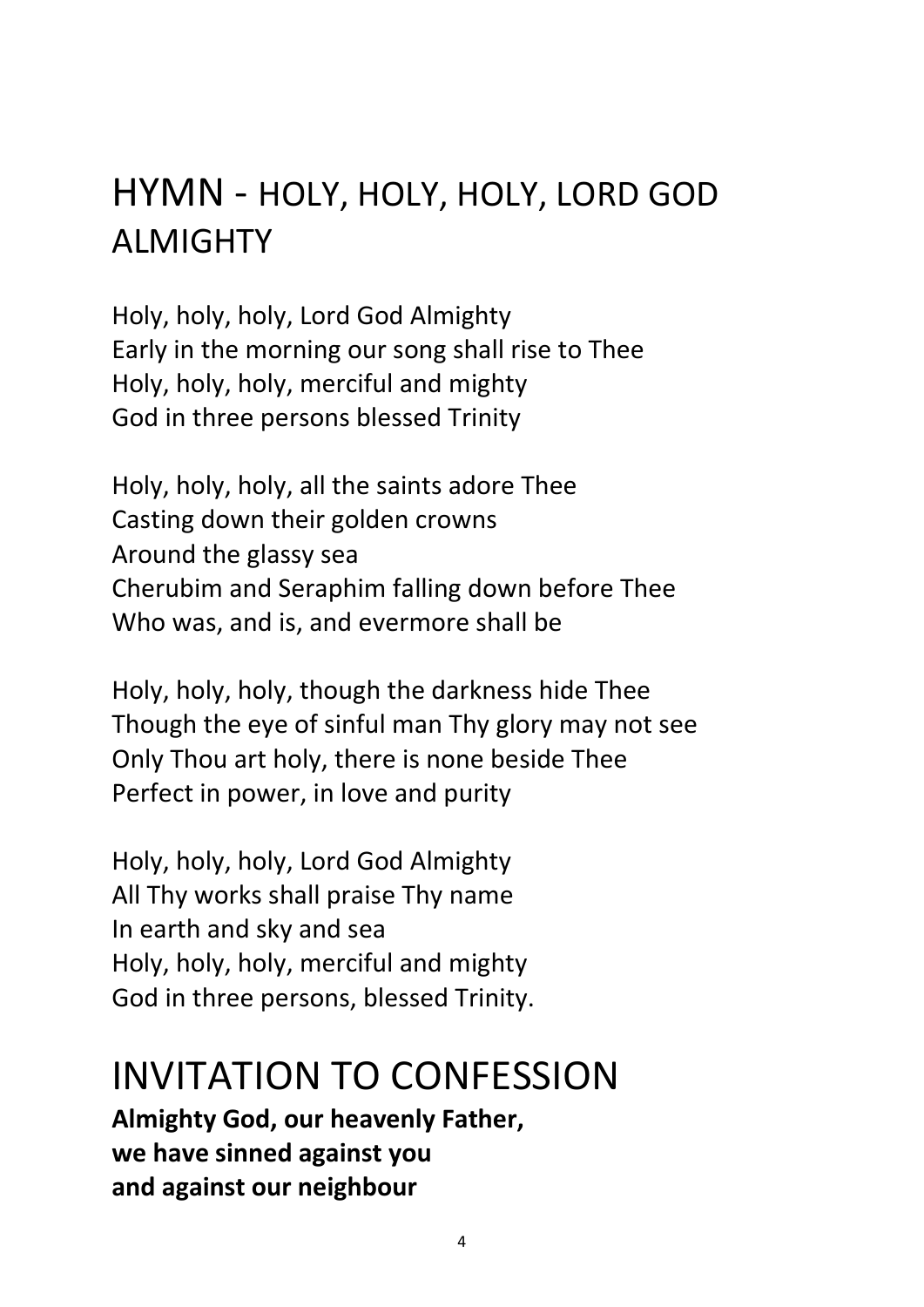in thought and word and deed, through negligence, through weakness, through our own deliberate fault. We are truly sorry and repent of all our sins. For the sake of your Son Jesus Christ, who died for us, forgive us all that is past and grant that we may serve you in newness of life to the glory of your name. Amen.

# DECLARATION OF GOD'S FORGIVENESS

#### SONG - HERE I AM TO WORSHIP

Light of the world, You stepped down into darkness Opened my eyes, let me see Beauty that made this heart adore you Hope of a life spent with You

So here I am to worship, here I am to bow down Here I am to say that You're my God You're altogether lovely, altogether worthy Altogether wonderful to me

King of all days oh so highly exalted Glorious in heaven above, Humbly You came to the earth You created All for love's sake became poor

I'll never know how much it cost To see my name upon that cross

I will give You all my worship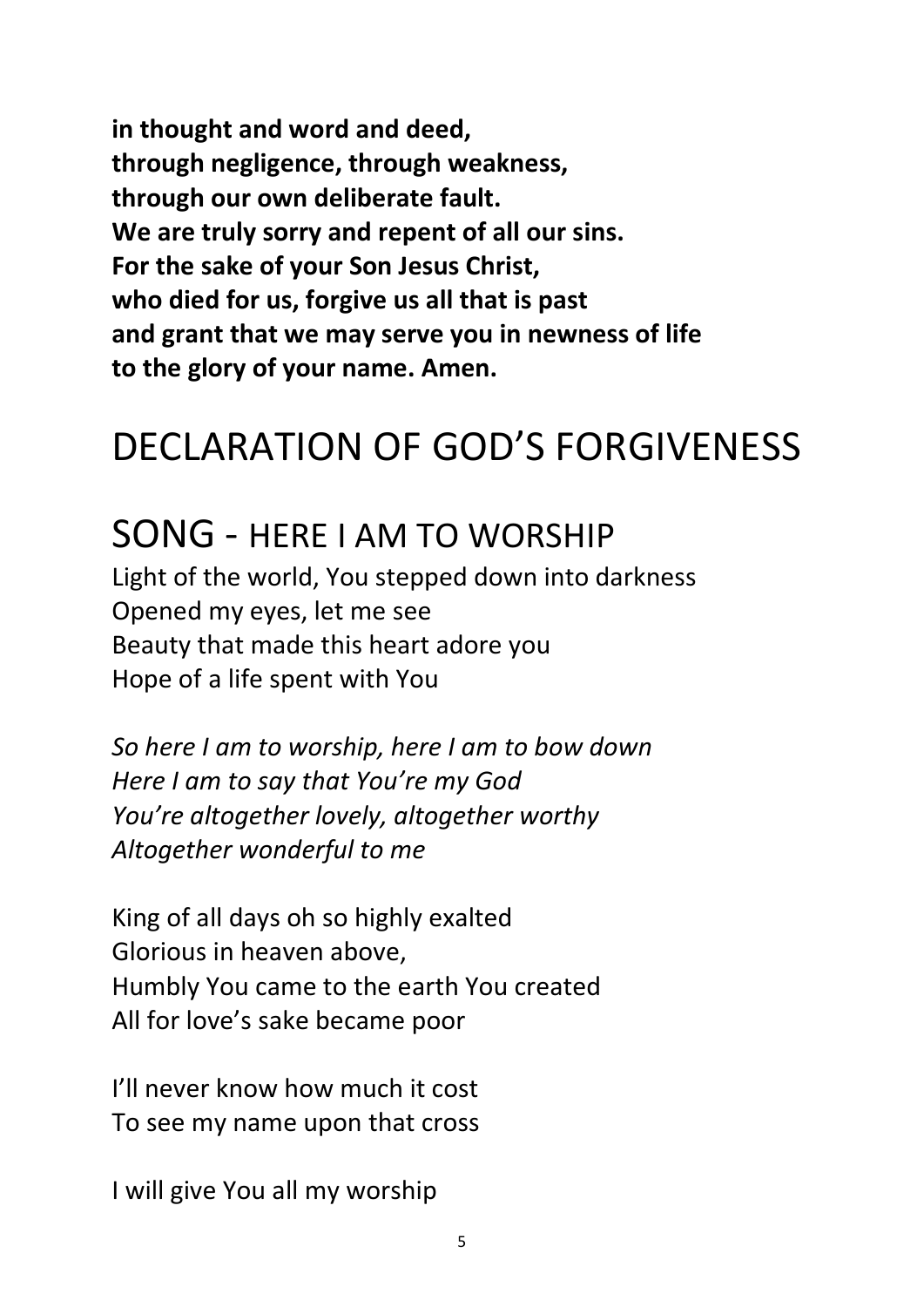#### I will give You all my praise You alone I long to worship You alone are worthy of my praise.

#### TESTIMONIES from students

Philip McKenning Isabel Bowerman

#### ANTHEM - O JESUS I HAVE PROMISED

O Jesus I have promised to serve Thee to the end O be Thou ever near me, my Master and my Friend; I shall not fear the battle if Thou art by my side Nor wander from the pathway if Thou wilt be my guide

O let me feel Thee near me, the world is ever near I see the sights that dazzle, the tempting sounds I hear; My foes are ever near me, around me and within But Jesus, draw Thou nearer, and shield my soul from sin

O let me hear Thee speaking in accents clear and still Above the storms of passion, the murmer of self will; O speak to reassure me, to hasten or control O speak, and make me listen, Thou guardian of my soul

O let me see Thy footmark and in them plant mine own My hope to follow duly is in Thy strength alone. O guide me, call me, draw me, uphold me to the end And then in heaven receive me, my Saviour and my Friend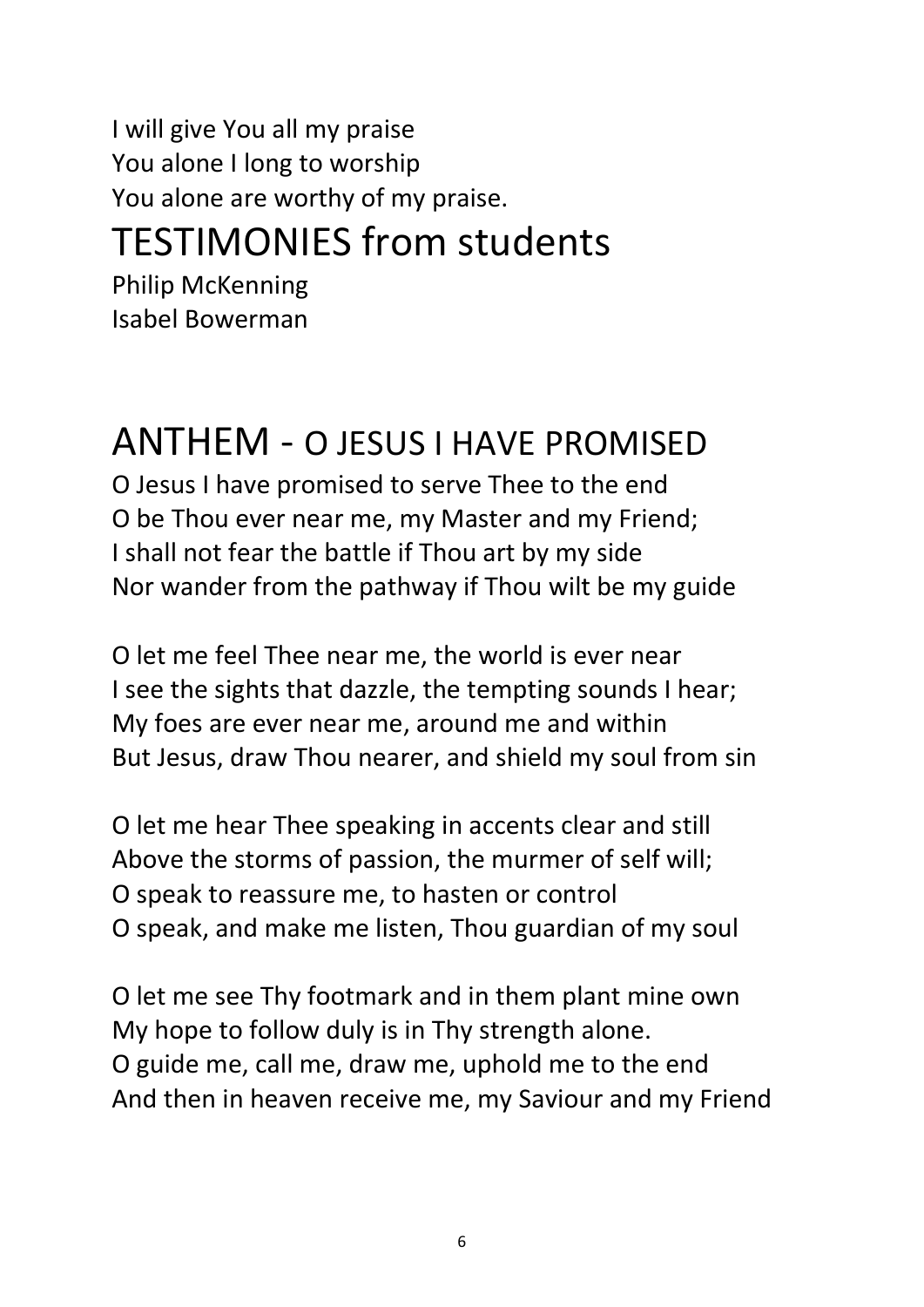# The Liturgy of the Word READINGS

1 Thessalonians 5: 12-24 Read by Simon Jones

This is the Word of the Lord. Thanks be to God.

Please stand for the Gospel reading.

Hear the Gospel of our Lord Jesus Christ according to John. Glory to you, O Lord.

Matthew 13: 44-53 Read by

This is the Gospel of the Lord. Praise to you, O Christ.

## SERMON

The Right Reverend Andrew Rumsey, bishop of Ramsgate

INTERCESSIONS led by David Reed

# The Liturgy of the Sacrament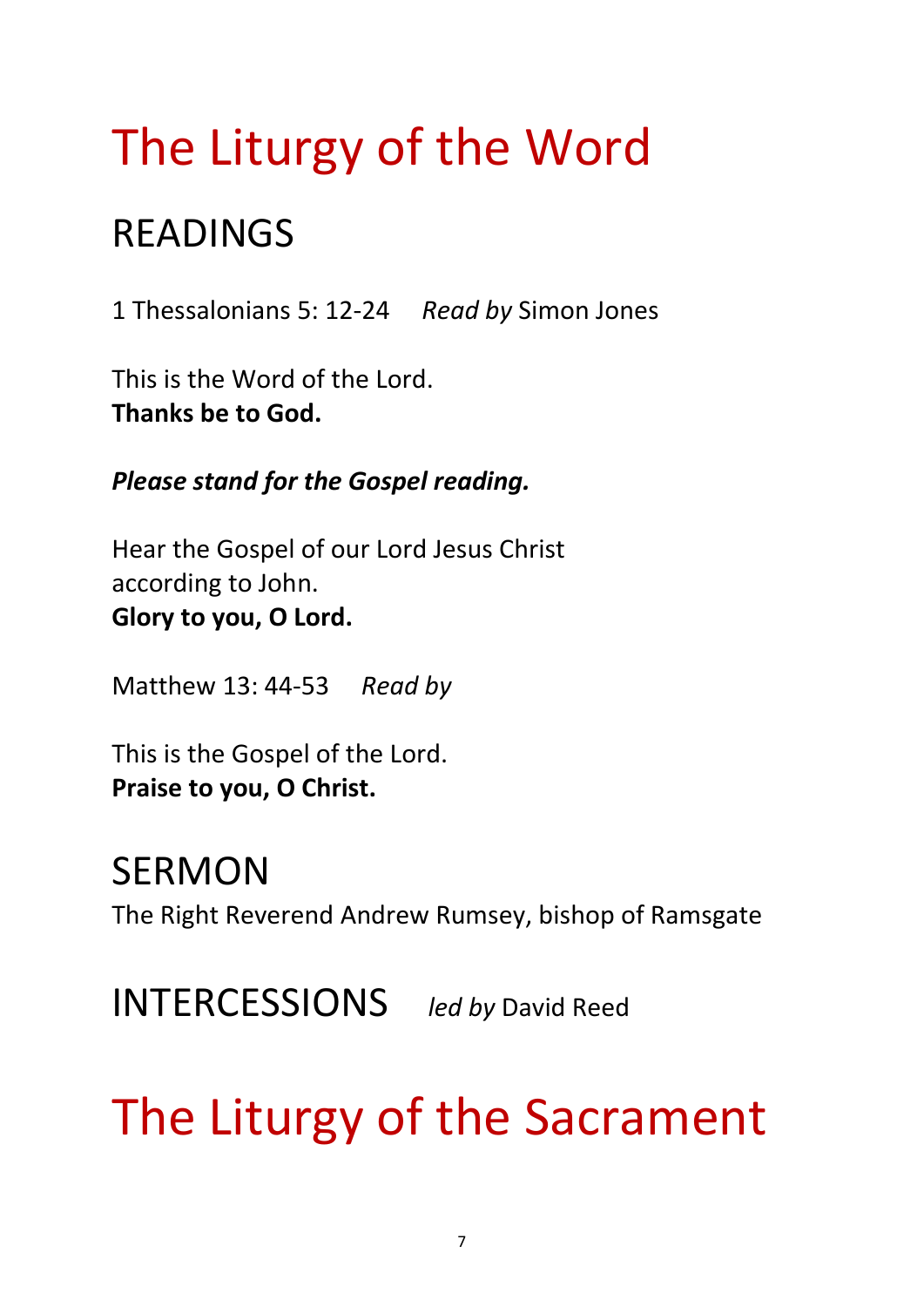# THE PEACE

The peace of the Lord be always with you And also with you.

#### HYMN - WHEN I SURVEY THE WONDROUS **CROSS**

When I survey the wondrous cross On which the prince of glory died My richest gain I count but loss And pour contempt on all my pride

Forbid it Lord that I should boast Save in the death of Christ my God All the vain things that charm me most I sacrifice them to His love

See from His head, His hands, His feet Sorrow and love flow mingled down Did 'ere such love and sorrow meet Or thorns compose so rich a crown

Were the whole realm of nature mine That were an offering far too small Love so amazing so divine Demands my life, my soul, my all.

# THE EUCHARISTIC PRAYER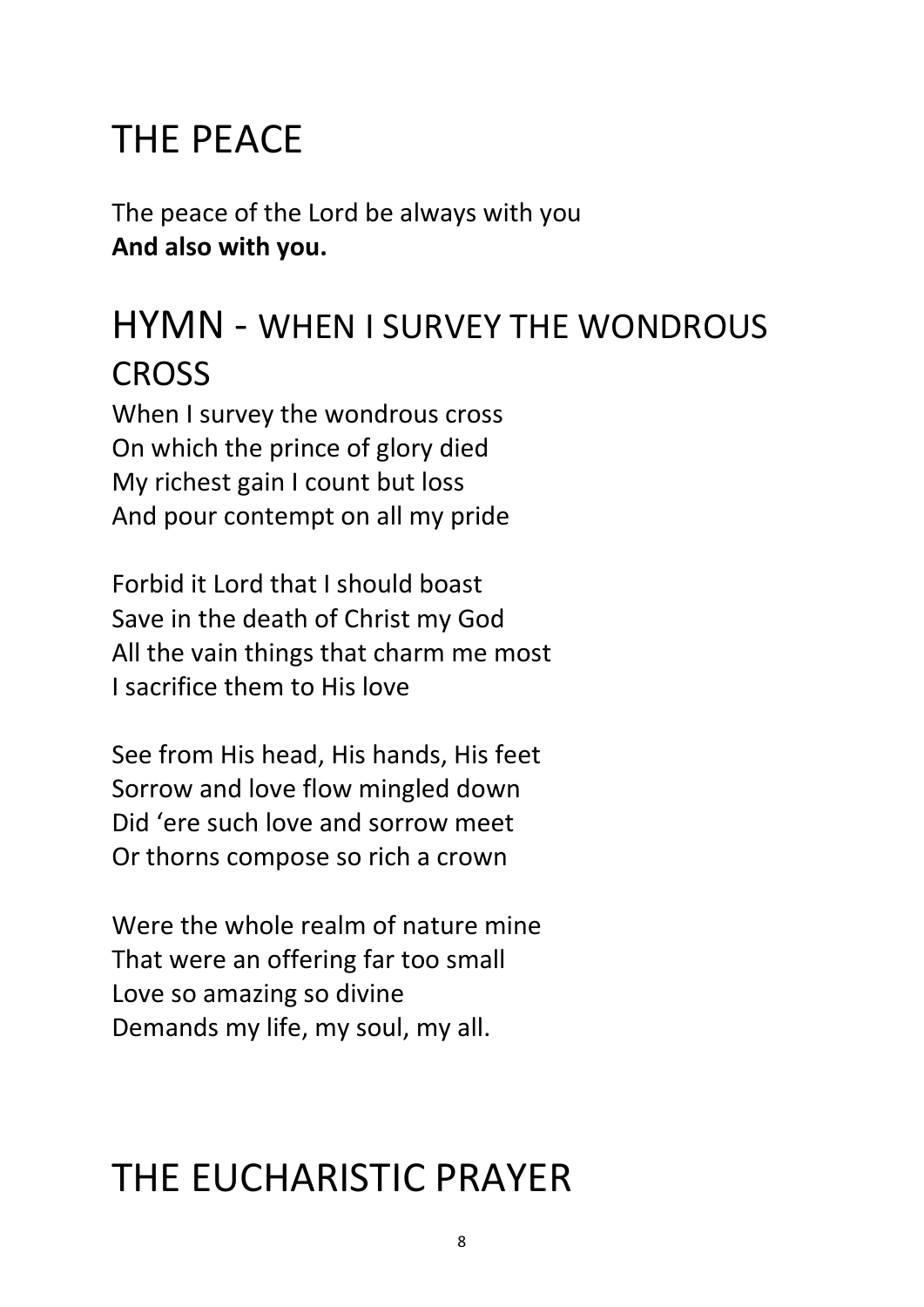The Lord is here. His Spirit is with us. Lift up your hearts. We lift them to the Lord. Let us give thanks to the Lord our God. It is right to give thanks and praise.

It is right to praise you, Father, Lord of all creation; in your love you made us for yourself. When we turned away you did not reject us, but came to meet us in your Son. You embraced us as your children and welcomed us to sit and eat with you. In Christ you shared our life that we might live in him and he in us. He opened his arms of love upon the cross and made for all the perfect sacrifice for sin.

On the night he was betrayed, at supper with his friends he took bread, and gave you thanks; he broke it and gave it to them, saying: Take, eat; this is my body which is given for you; do this in remembrance of me. Father, we do this in remembrance of him: his body is the bread of life.

At the end of supper, taking the cup of wine, he gave you thanks, and said: Drink this, all of you; this is my blood of the new covenant, which is shed for you for the forgiveness of sins;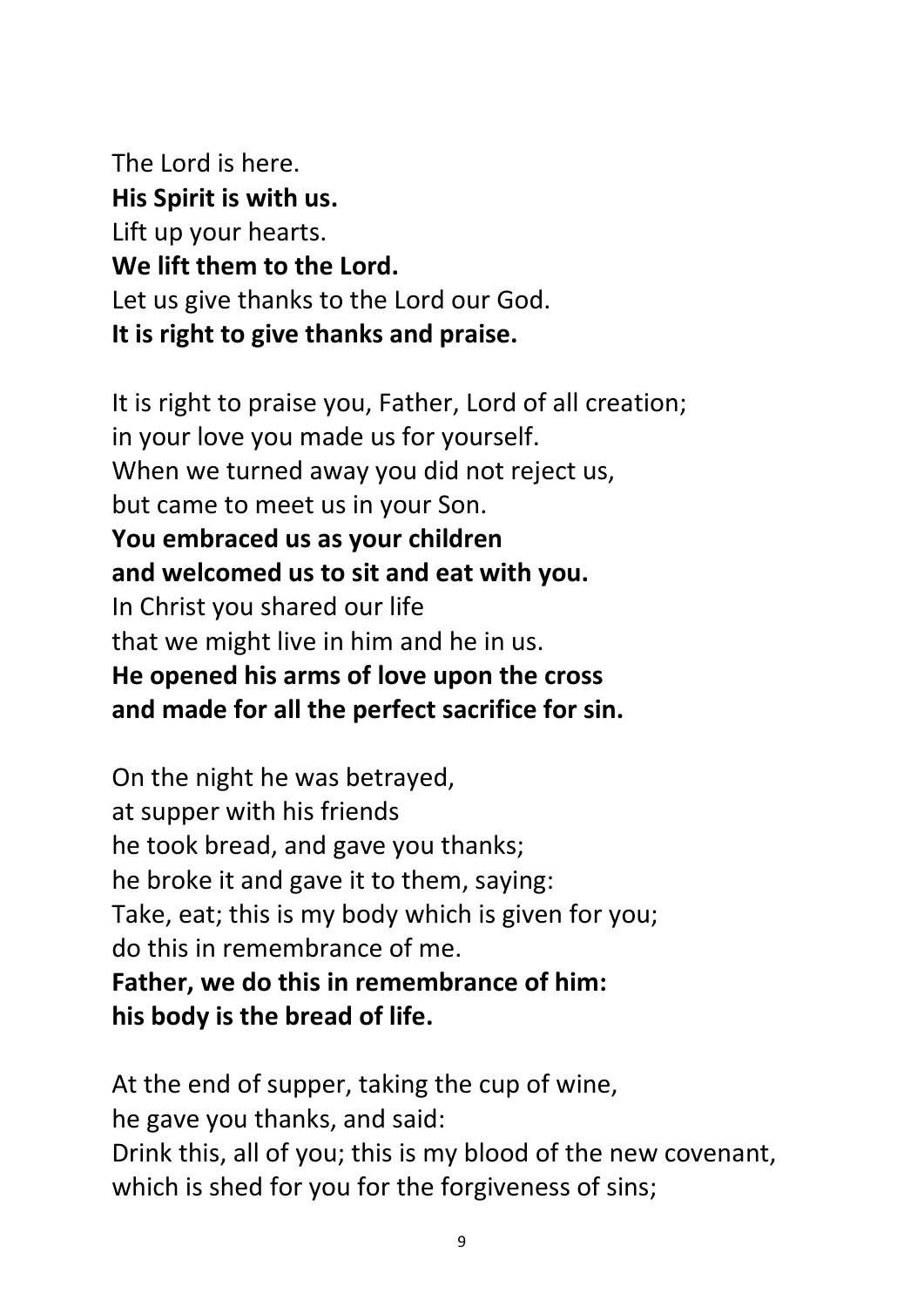do this in remembrance of me. Father, we do this in remembrance of him: his blood is shed for all.

As we proclaim his death and celebrate his rising in glory, send your Holy Spirit that this bread and this wine may be to us the body and blood of your dear Son. As we eat and drink these holy gifts make us one in Christ, our risen Lord.

With your whole Church throughout the world we offer you this sacrifice of praise and lift our voice to join the eternal song of heaven:

Holy, holy, holy Lord, God of power and might, Heaven and earth are full of your glory. Hosanna in the highest.

As our Saviour taught us, so we pray Our Father in heaven hallowed be your name your kingdom come your will be done, on earth as in heaven. Give us today our daily bread. Forgive us our sins as we forgive those who sin against us. Lead us not into temptation but deliver us from evil. For the kingdom, the power, and the glory are yours now and for ever. Amen.

We break this bread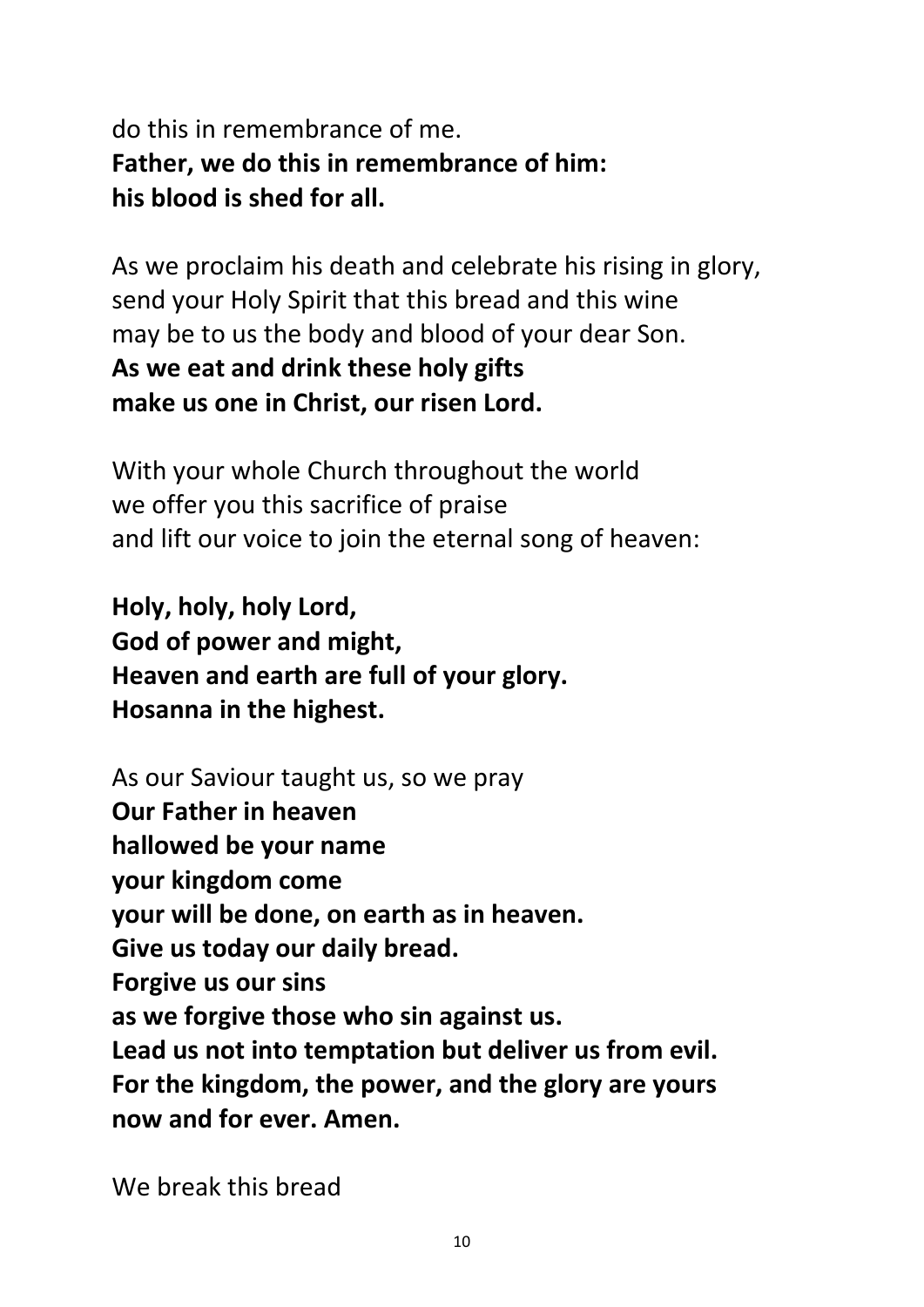to share in the body of Christ. Though we are many, we are one body, because we all share in one bread.

# ANTHEM AND SONG DURING COMMUNION -

#### ANTHEM - O THOU WHO AT THY EUCHARIST

#### DID'ST PRAy

#### SONG - JESUS MESSIAH

He became sin who knew no sin That we might become His righteousness He humbled Himself and carried the cross Love so amazing, love so amazing

Jesus Messiah, name above all names Blessed Redeemer, Emmanuel The rescue for sinners, the ransom from heaven Jesus Messiah, Lord of all

His body the bread, His blood the wine Broken and poured out all for love The whole earth trembled and the veil was torn Love so amazing, love so amazing

All our hope is in You, all our hope is in You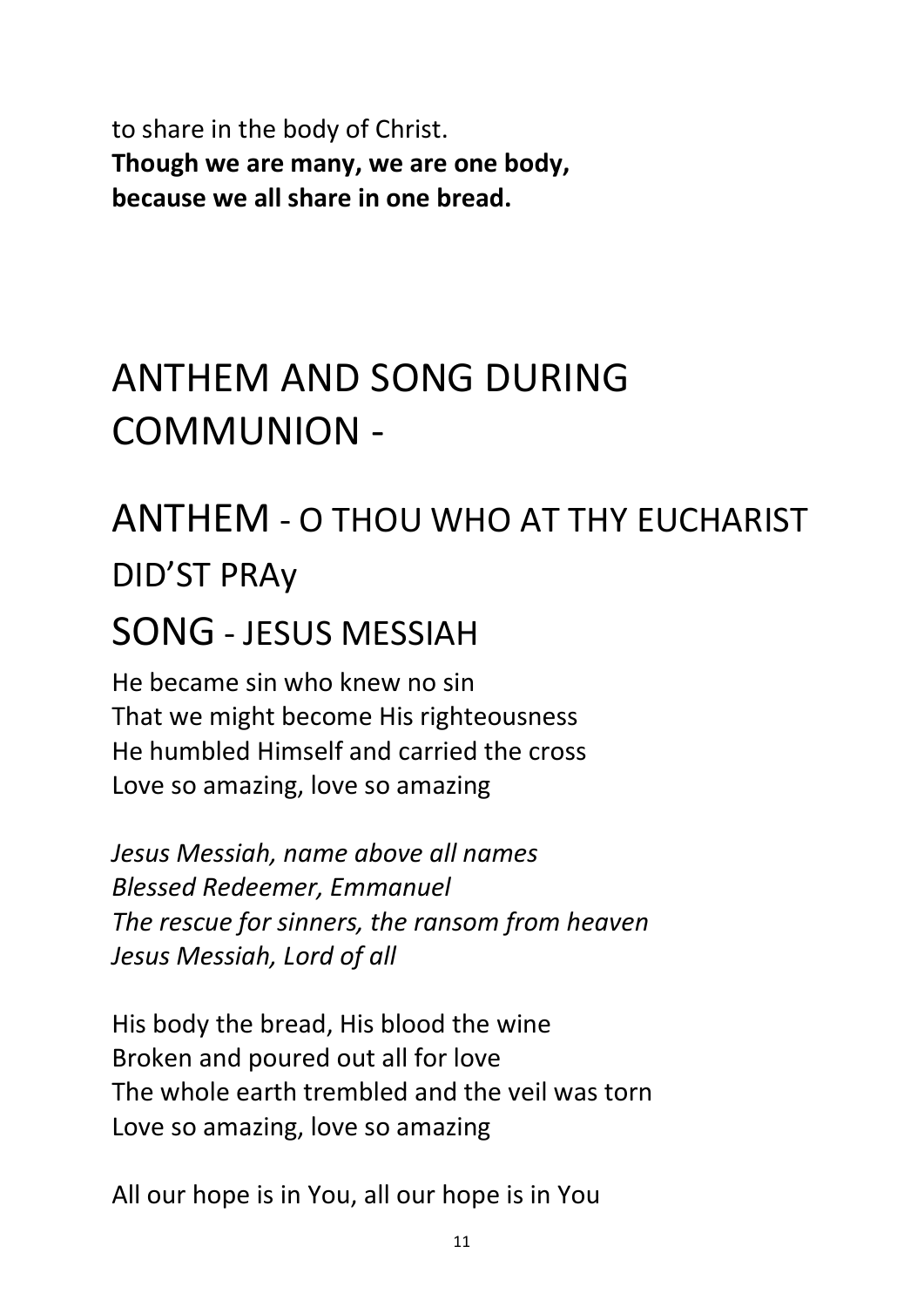All the glory to You God, the light of the world.

#### Prayer AFTER COMMUNION

Almighty God, we thank you for feeding us with the body and blood of your Son Jesus Christ. Through him we offer you our souls and bodies to be a living sacrifice. Send us out in the power of your Spirit to live and work to your praise and glory. Amen.

# The Sending Out

# COMMISSIONING OF LEAVING STUDENTS

Leaving students and supporters should stand as Tutors call their names, and remain standing until after the prayer.

#### SENDING PRAYER

The Revd Dr Michael Lloyd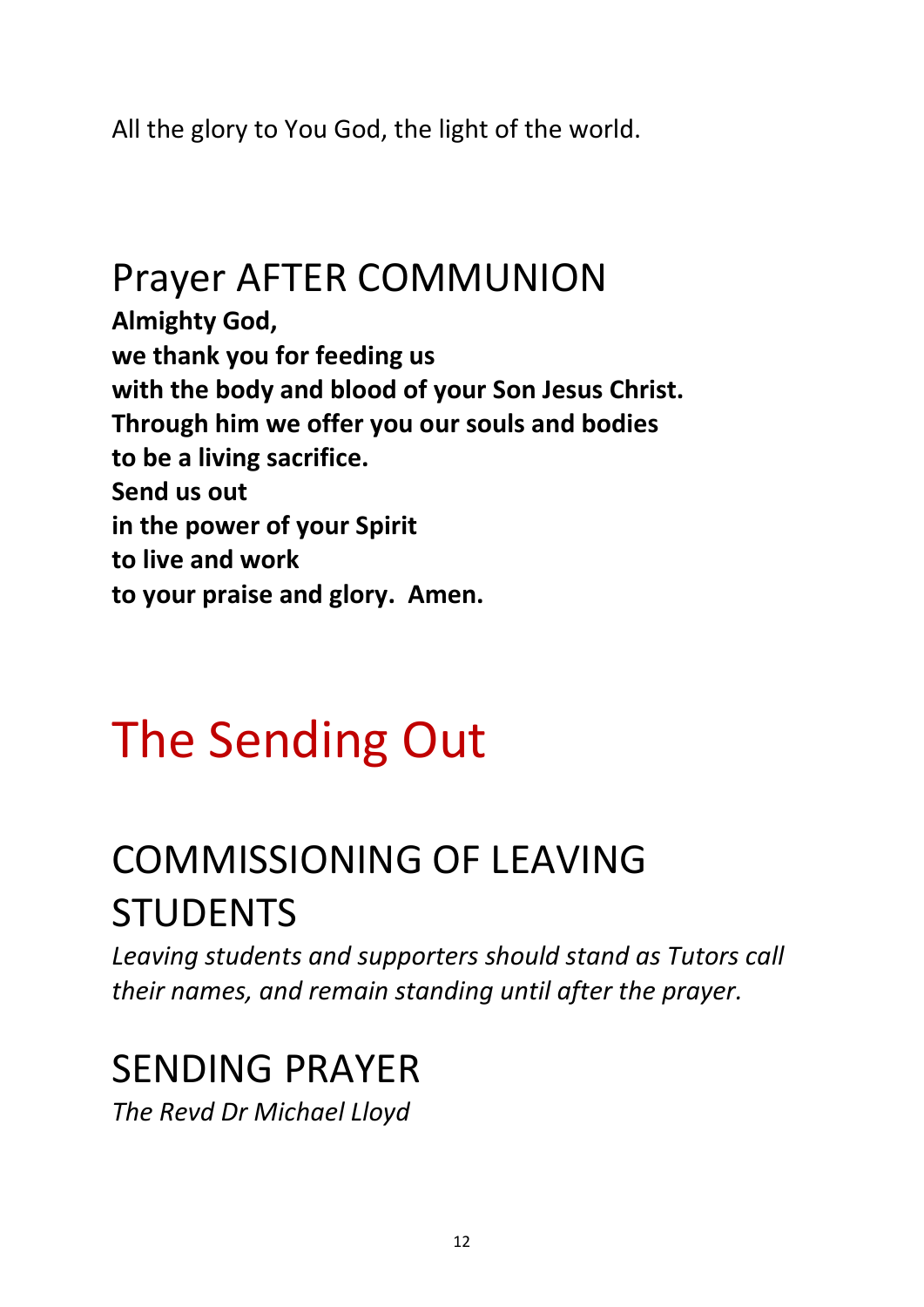#### ANTHEM - THE LORD BLESS YOU AND KEEP YOU

## BLESSING

#### HYMN - BE THOU MY VISION

Be Thou my vision O Lord of My heart Naught be all else to me save that Thou art Thou my best thought in the day and the night Waking or sleeping Thy presence my light

Be Thou my wisdom, be Thou my true word I ever with Thee and Thou with me Lord Thou my great Father and I Thy true son Thou in me dwelling and I with Thee one

Be Thou my breastplate my sword for the fight Be Thou my armour and be Thou my might Thou my soul's shelter and Thou my high tower Raise Thou me heavenward O Power of my power

Riches I heed not nor man's empty praise Thou mine inheritance through all my days Thou and Thou only the first in my heart High King of heaven my treasure Thou art

High King of heaven when battle is done Grant heaven's joy to me O bright heaven's Sun